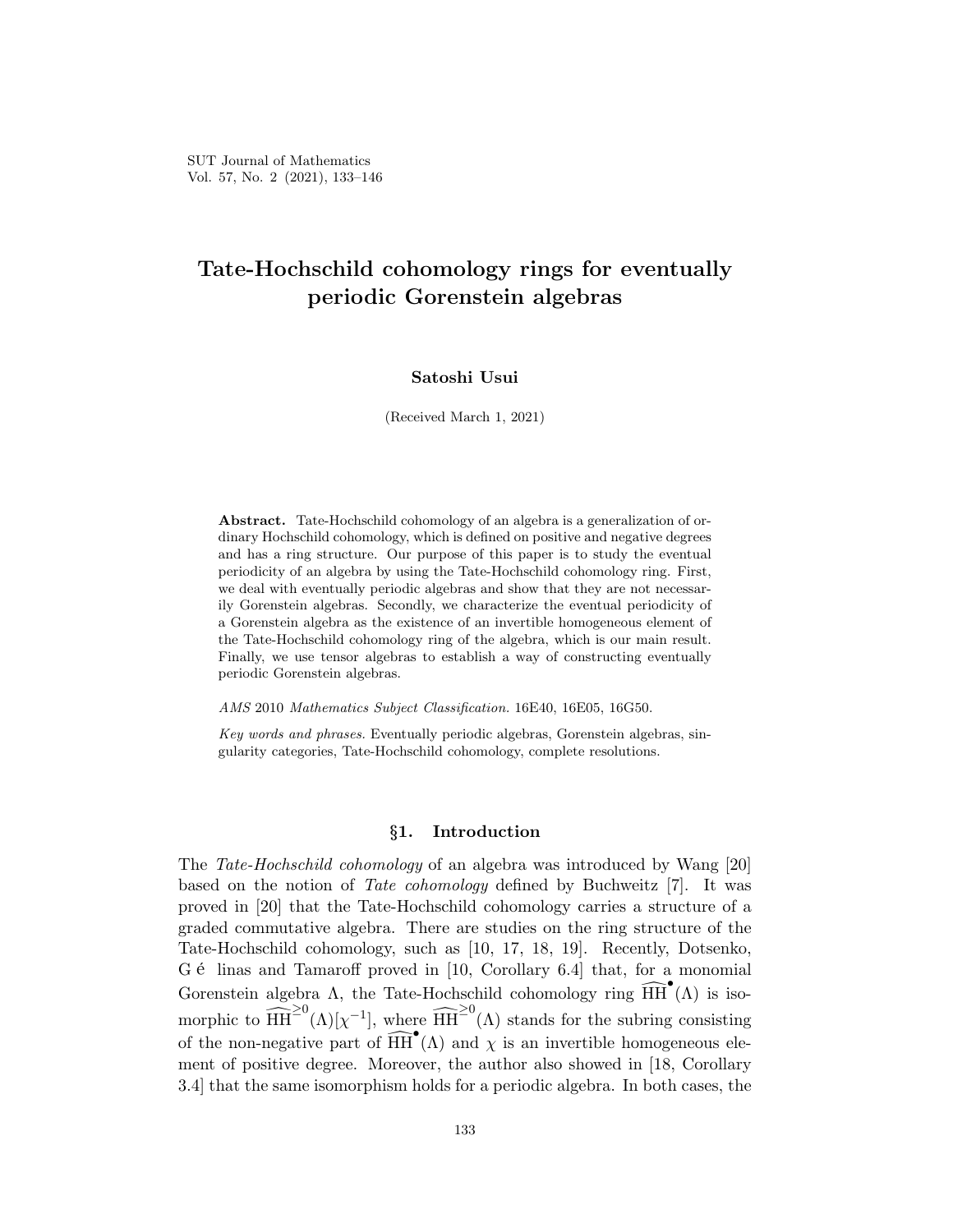invertible element  $\chi$  was obtained from the fact that any minimal projective resolution of the given algebra eventually becomes periodic.

In this paper, we first deal with eventually periodic algebras (i.e., algebras  $Λ$  with the *n*-th syzygy  $Ω<sup>n</sup><sub>Λ</sub><sup>e</sup>(Λ)$  periodic for some *n* ≥ 0). It will be revealed that eventually periodic algebras are not necessarily Gorenstein (see Example 3.2), although it is known that periodic algebras are all Gorenstein. Secondly, we will study the relationship between the eventual periodicity of a Gorenstein algebra and the Tate-Hochschild cohomology ring of the algebra. The following is the main result of this paper:

**Main Result** (see Theorem 3.5)**.** *Let* Λ *be a Gorenstein algebra. Then the following are equivalent.*

- (1) Λ *is an eventually periodic algebra.*
- (2) *The Tate-Hochschild cohomology ring*  $\widehat{HH}^{\bullet}(\Lambda)$  *has an invertible homogeneous element of positive degree.*

*In this case, there exists an isomorphism*  $\widehat{HH}^{\bullet}(\Lambda) \cong \widehat{HH}^{20}(\Lambda)[\chi^{-1}]$  *of graded algebras, where the degree of an invertible homogeneous element χ equals the period of the periodic syzygy*  $\Omega_{\Lambda}^n(\Lambda)$  *of*  $\Lambda$  *for some*  $n \geq 0$ *.* 

Our main result requires only the eventual periodicity of a minimal projective resolution of a given Gorenstein algebra. Hence it turns out that [10, Corollary 6.4] and [18, Corollary 3.4] can be obtained from our main result, because monomial Gorenstein algebras and periodic algebras are both eventually periodic Gorenstein algebras. Finally, using tensor algebras, we will provide one of the constructions of eventually periodic Gorenstein algebras.

This paper is organized as follows. In Section 2, we recall basic facts on Tate cohomology and Gorenstein algebras. In Section 3, we give examples of eventually periodic algebras and prove our main result. In Section 4, we establish a way to construct eventually periodic Gorenstein algebras.

# *§***2. Preliminaries**

Throughout this paper, let *k* be an algebraically closed field. We write  $\otimes_k$  as *⊗*. By an algebra Λ, we mean a finite dimensional associative unital *k*-algebra. All modules are assumed to be finitely generated left modules. For an algebra Λ, we denote by Λ-mod the category of Λ-modules, by Λ-proj the category of projective  $\Lambda$ -modules, by gl.dim  $\Lambda$  the global dimension of  $\Lambda$  and by  $\Lambda^e$  the enveloping algebra  $\Lambda \otimes \Lambda^{\text{op}}$ . Remark that we can identify  $\Lambda^{\text{e}}$ -modules with  $\Lambda$ bimodules. For a  $\Lambda$ -module M, we denote by inj.dim<sub> $\Lambda$ </sub>M (resp. proj.dim $_{\Lambda}$ M)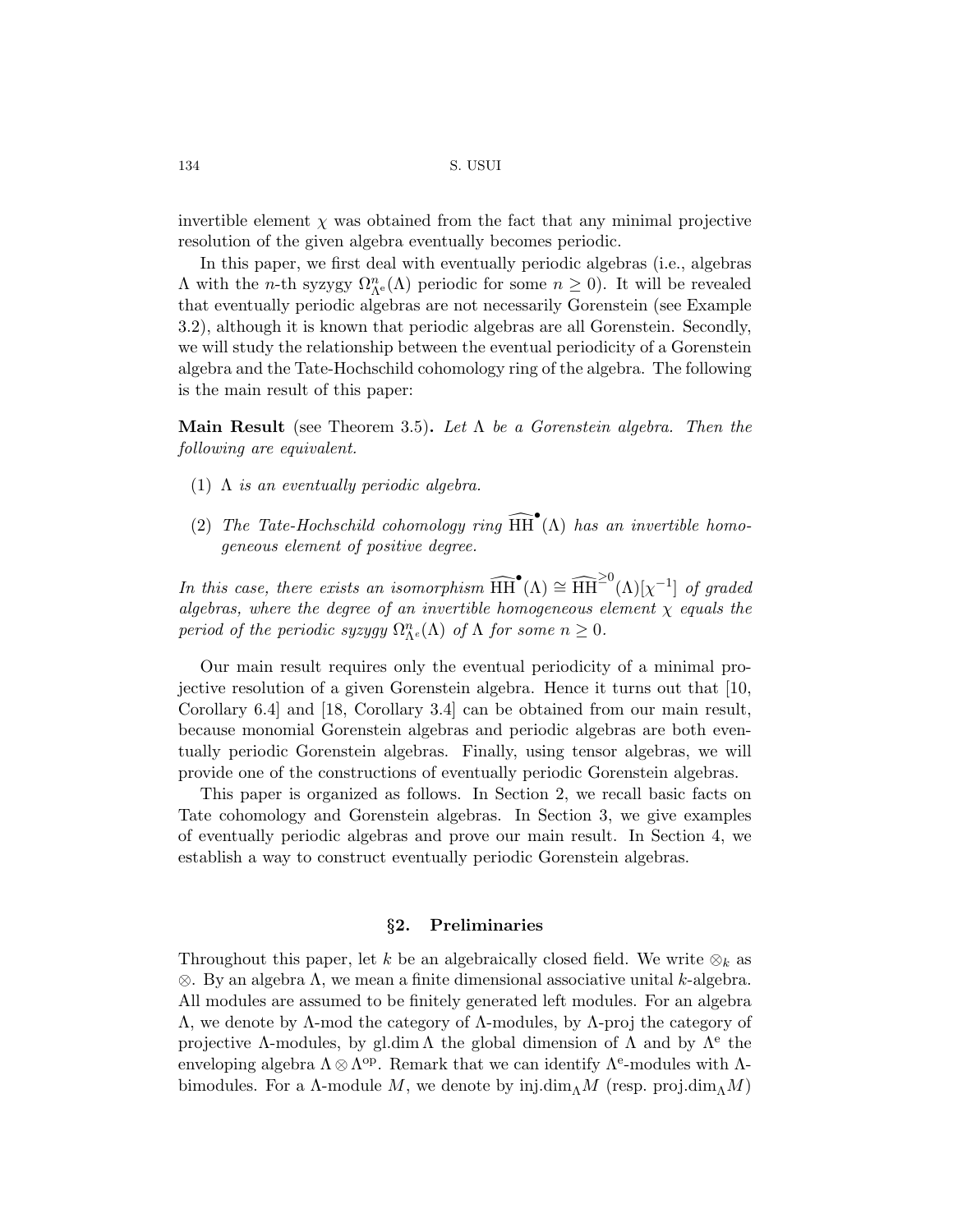the injective (resp. projective) dimension of  $M$ . By a complex  $X_{\bullet}$ , we mean a chain complex

$$
X_{\bullet} = \cdots \to X_{i+1} \xrightarrow{d_{i+1}^X} X_i \to \cdots.
$$

For a complex  $X_{\bullet}$  and an integer *i*, we denote by  $\Omega_i(X_{\bullet})$  the cokernel Cok  $d_{i+1}^X$ of the differential  $d_{i+1}^X$  and by  $X_{\bullet}[i]$  the complex given by  $(X_{\bullet}[i])_j = X_{j-i}$  and  $d^{X[i]} = (-1)^i d^X.$ 

#### **2.1. Tate cohomology rings**

In this subsection, we recall some facts on Tate cohomology rings and Tate-Hochschild cohomology rings. Let Λ be an algebra. Recall that the *singularity category*  $\mathcal{D}_{sg}(\Lambda)$  of  $\Lambda$  is defined to be the Verdier quotient of the bounded derived category *D*<sup>b</sup> (Λ-mod) of Λ-mod by the bounded homotopy category  $\mathcal{K}^{\mathsf{b}}(\Lambda\text{-proj})$  of Λ-proj. Let *M* and *N* be Λ-modules and *i* an integer. Following [7], we define the *i-th Tate cohomology group of M with coefficients in N* by

$$
\widehat{\operatorname{Ext}}^i_{\Lambda}(M,N):=\operatorname{Hom}_{\mathcal{D}_{\operatorname{sg}}(\Lambda)}(M,N[i]),
$$

where *M* and *N* are viewed as complexes concentrated in degree 0. We call  $\widehat{\operatorname{Ext}}_{\Lambda^e}^i(\Lambda,\Lambda)$  the *i*-th *Tate-Hochschild cohomology group* of  $\Lambda$  and denote it by  $\widehat{\text{HH}}^i(\Lambda)$ .

Let  $\mathcal T$  be a triangulated category with shift functor [1]. For an object  $X$ of *T*, one can endow  $\text{End}_{\mathcal{I}}^{\bullet}(X) := \bigoplus_{i \in \mathbb{Z}} \text{Hom}_{\mathcal{I}}(X, X[i])$  with a structure of a graded ring. The multiplication is given by the *Yoneda product*

$$
\smile: \operatorname{Hom}\nolimits_{\mathcal T}(X,X[i]) \otimes \operatorname{Hom}\nolimits_{\mathcal T}(X,X[j]) \to \operatorname{Hom}\nolimits_{\mathcal T}(X,X[i+j])
$$

sending  $\alpha \otimes \beta$  to  $\alpha[j] \circ \beta$ . If  $\mathcal{T} = \mathcal{D}_{sg}(\Lambda)$  and  $X = M \in \Lambda$ -mod, then we obtain a  $\operatorname{graded}$  algebra  $\operatorname{\widehat{Ext}}\nolimits_{\Lambda}^{\bullet}(M,M) := \operatorname{End}\nolimits_{\operatorname{D}_{\operatorname{sg}\nolimits}(\Lambda)}^{\bullet}(M)$  and call it the *Tate cohomology ring* of *M*, which is called the *stabilized Yoneda Ext algebra* of *M* by Buchweitz [7]. It was proved by Wang [20] that the *Tate-Hochschild cohomology ring*  $\widehat{HH}^{\bullet}(\Lambda) := \widehat{\text{Ext}}^{\bullet}_{\Lambda^e}(\Lambda, \Lambda)$  of any algebra  $\Lambda$  is a graded commutative algebra.

#### **2.2. Singularity categories of Gorenstein algebras**

The aim of this subsection is to recall facts on the singularity category of a Gorenstein algebra from [7]. Let Λ be an algebra. Recall that the *stable category* Λ-mod of Λ-modules is the category whose objects are the same as Λ-mod and morphisms are given by

$$
\underline{\mathrm{Hom}}_{\Lambda}(M,N) := \mathrm{Hom}_{\Lambda}(M,N)/\mathcal{P}(M,N),
$$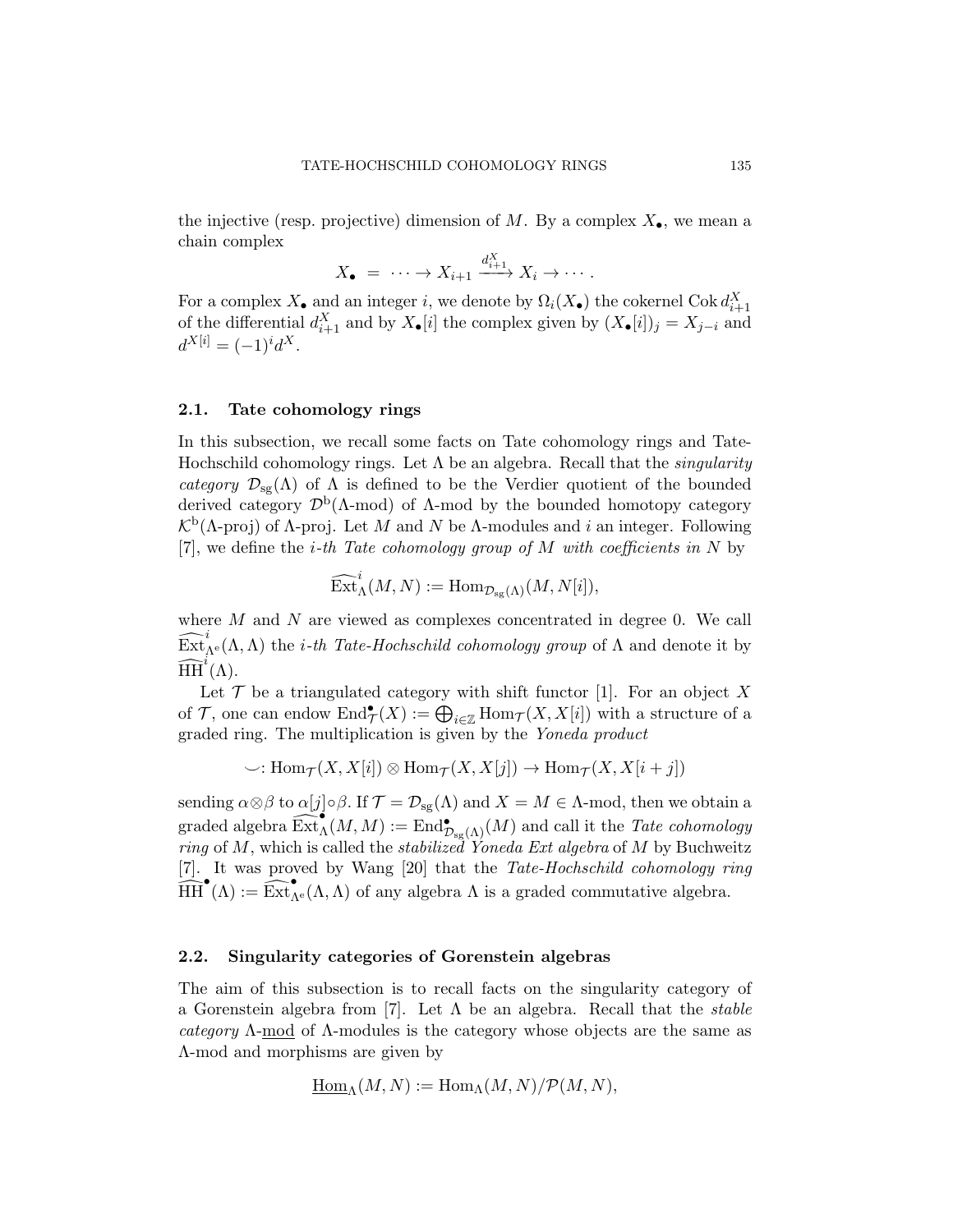where  $P(M, N)$  is the space of morphisms factoring through a projective module. We denote by  $[f]$  the element of  $\underline{Hom}_{\Lambda}(M, N)$  represented by a morphism  $f: M \to N$ . There exists a canonical functor  $F: \Lambda$ -mod  $\to \mathcal{D}_{sg}(\Lambda)$  making the following square commute:

$$
\Lambda \text{-mod} \longrightarrow \mathcal{D}^{\text{b}}(\Lambda \text{-mod})
$$
  
\$\downarrow\$  

$$
\Lambda \text{-mod} \xrightarrow{F} \mathcal{D}_{\text{sg}}(\Lambda)
$$

where the two vertical functors are the canonical ones, and the upper horizontal functor is the one sending a module *M* to the complex *M* concentrated in degree 0. Further, the functor *F* satisfies  $F \circ \Omega_{\Lambda} \cong [-1] \circ F$ , where  $\Omega_{\Lambda}$  is the syzygy functor on Λ-mod (i.e., the functor sending a module *M* to the kernel of a projective cover of M). On the other hand, let  $\text{APC}(\Lambda)$  be the homotopy category of acyclic complexes of projective Λ-modules. Then taking the cokernel  $\Omega_0(X_{\bullet}) = \text{Cok } d_1^X$  of the differential  $d_1^X$  for a complex  $X_{\bullet}$  defines a functor  $\Omega_0 : \underline{APC}(\Lambda) \to \Lambda$ -mod satisfying  $\Omega_0 \circ [-1] \cong \Omega_\Lambda \circ \Omega_0$ .

Recall that an algebra  $\Lambda$  is *Gorenstein* if inj.dim<sub> $\Lambda$ </sub>  $\Lambda$   $\sim \infty$  and inj.dim<sub> $\Lambda$ <sup>op</sup> $\Lambda$   $\sim$ </sub> *∞*. Since the two dimensions coincide (see [21, Lemma A]), we call a Gorenstein algebra  $\Lambda$  with inj.dim<sub> $\Lambda$ </sub> $\Lambda$  = *d* a *d*-Gorenstein algebra. In the rest of this subsection, let Λ denote a Gorenstein algebra. We call a Λ-module *M Cohen-Macaulay* if  $\text{Ext}^i_{\Lambda}(M,\Lambda) = 0$  for all  $i > 0$ . It is clear that projective  $\Lambda$ -modules are Cohen-Macaulay. We denote by  $CM(\Lambda)$  the category of Cohen-Macaulay  $\Lambda$ -modules. It is well known that  $CM(\Lambda)$  is a Frobenius exact category whose projective objects are precisely projective Λ-modules, so that the stable category  $CM(\Lambda)$ , the full subcategory of  $\Lambda$ -mod consisting of Cohen-Macaulay Λ-modules, carries a structure of a triangulated category (see [7, 13]). In particular, the syzygy functor  $\Omega_{\Lambda}$  on  $\Lambda$ -mod gives rise to the inverse of the shift functor  $\Sigma$  on  $CM(\Lambda)$ . We end this subsection with the following result due to Buchweitz.

**Theorem 2.1** ([7, Theorem 4.4.1])**.** *Let* Λ *be a Gorenstein algebra. Then there exist equivalences of triangulated categories*

$$
\underline{\text{APC}}(\Lambda) \xrightarrow{\Omega_0} \underline{\text{CM}}(\Lambda) \xrightarrow{\iota_{\Lambda}} \mathcal{D}_{\text{sg}}(\Lambda),
$$

*where the equivalence*  $\iota_{\Lambda}$  *is given by the restriction of*  $F : \Lambda$ -<u>mod</u>  $\rightarrow \mathcal{D}_{sg}(\Lambda)$  *to*  $\underline{\mathrm{CM}}(\Lambda)$ .

## **2.3. Tate cohomology over Gorenstein algebras**

This subsection is devoted to recalling another description of Tate cohomology over a Gorenstein algebra. Throughout, let Λ denote a *d*-Gorenstein algebra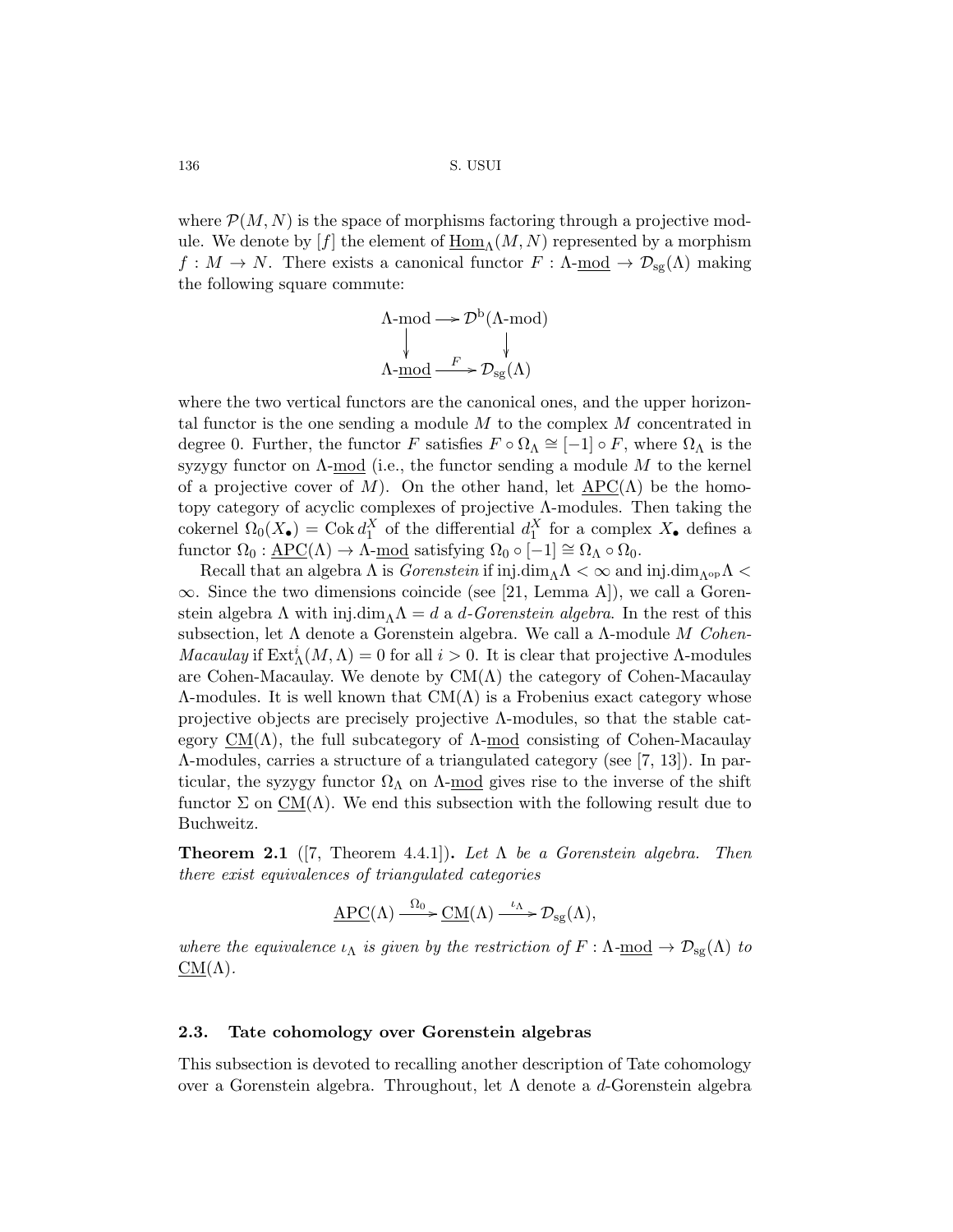unless otherwise stated. Thanks to Theorem 2.1, we can associate to any  $\Lambda$ module *M* an object  $T_{\bullet} = T_{\bullet}^{M}$  in  $\underline{APC}(\Lambda)$ , uniquely determined up to isomor-*•* phism, satisfying that Ω0(*T•*) *<sup>∼</sup>*<sup>=</sup> *<sup>M</sup>* in *<sup>D</sup>*sg(Λ). Thus the triangle equivalence  $\iota_{\Lambda} : \underline{\text{CM}}(\Lambda) \to \mathcal{D}_{\text{sg}}(\Lambda)$  induces an isomorphism

$$
\widehat{\operatorname{Ext}}^i_{\Lambda}(M,M) \cong \underline{\operatorname{Hom}}_{\Lambda}(\Omega_0(T_{\bullet}),\Sigma^i \Omega_0(T_{\bullet}))
$$

for all  $i \in \mathbb{Z}$ . We identify  $\widehat{\text{Ext}}_{\Lambda}^{\bullet}(M, M)$  with  $\text{End}^{\bullet}_{\underline{\text{CM}}(\Lambda)}(\Omega_0(T_{\bullet}))$  via this isomorphism.

Recall that, for an algebra  $\Lambda$ , the *Gorenstein dimension* G-dim<sub> $\Lambda$ </sub>*M* of a Λ-module *M* is defined by the shortest length of a resolution of *M* by Λmodules *X* with  $X \cong X^{**}$  and  $\text{Ext}^i_{\Lambda}(X, \Lambda) = 0 = \text{Ext}^i_{\Lambda^{op}}(X^*, \Lambda)$  for all  $i > 0$ , where we set  $(-)^* := \text{Hom}_{\Lambda}(-, \Lambda)$  (see [1] for its original definition). The next proposition is easily obtained from the results in [3] applied to the case of Gorenstein algebras: (1), (2) and (3) follow from [3, Theorems 3.1 and 3.2], [3, Lemma 2.4 and Theorem 3.1] and [3, Theorem 5.2], respectively.

**Proposition 2.2.** *The following hold for a module M over a d-Gorenstein algebra* Λ*.*

- (1) *The Gorenstein dimension* G-dim $\Lambda M$  *of*  $M$  *satisfies* G-dim $\Lambda M \leq d$ *and is equal to the smallest integer*  $r \geq 0$  *for which*  $\Omega_{\Lambda}^{r}(M)$  *is Cohen-Macaulay.*
- (2) *There exists a diagram*  $T_{\bullet} \xrightarrow{\theta} P_{\bullet} \xrightarrow{\varepsilon} M$  *satisfying the following conditions:* 
	- *(i)*  $T_{\bullet} \in \underline{\text{APC}}(\Lambda)$  *and*  $P_{\bullet} \xrightarrow{\varepsilon} M$  *is a projective resolution of*  $M$ *.*
	- *(ii)*  $\theta: T_{\bullet} \to P_{\bullet}$  *is a chain map with*  $\theta_i$  *an isomorphism for any*  $i \gg 0$ .
- (3) We have that  $\text{Ext}_{\Lambda}^{i}(M, M) \cong \widehat{\text{Ext}}_{\Lambda}^{i}(M, M)$  *for all*  $i > \text{G-dim}_{\Lambda}M$ *.*

We call such a diagram as in Proposition 2.2 (2) a *complete resolution* of *M* (see [3] for its definition in a general setting). A complete resolution is unique in the sense of [3, Lemma 5.3] (when it exists).

Finally, we explain how we find the corresponding object  $T_{\bullet}^M$  in  $\text{APC}(\Lambda)$ *•* for any Λ-module *M*. Let *T• → P• → M* be a complete resolution of *M*. Then the complex  $T_{\bullet}$  in  $\underline{\text{APC}}(\Lambda)$  is the object corresponding to M via the triangle equivalence  $\iota \circ \Omega_0 : \underline{APC}(\Lambda) \to \mathcal{D}_{sg}(\Lambda)$ . Indeed, the morphism  $\Omega_0(T_{\bullet}) \to M$ induced by the chain map  $\theta_{\geq 0} : T_{\geq 0} \to P_{\bullet}$  is an isomorphism in  $\mathcal{D}_{sg}(\Lambda)$ . Here, *T*≥<sup>0</sup> stands for the following truncated complex of  $T$ <sup>•</sup>:

$$
T_{\geq 0} = \cdots \to T_2 \xrightarrow{d_2^T} T_1 \xrightarrow{d_1^T} T_0 \to 0 \to 0 \to \cdots.
$$

Thus we conclude that constructing a complete resolution of *M* is equivalent to finding the corresponding object  $T_{\bullet}^M$  of  $\underline{\text{APC}}(\Lambda)$ .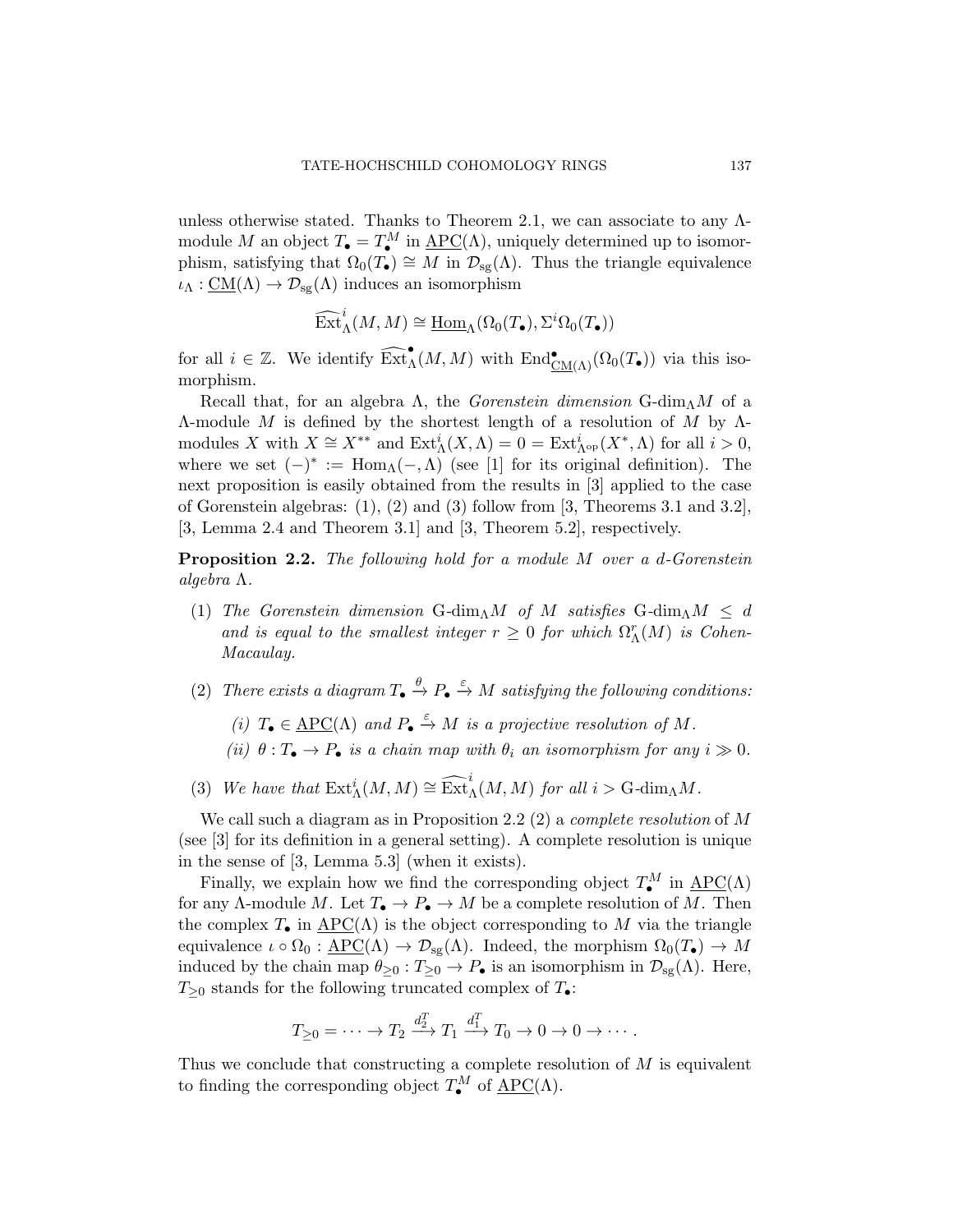# *§***3. Tate-Hochschild cohomology for eventually periodic Gorenstein algebras**

In this section, we first define eventually periodic algebras and provide examples of them. We then prove our main result.

#### **3.1. Eventually periodic algebras**

As mentioned above, let us first define the eventual periodicity of algebras and provide examples of eventually periodic algebras.

**Definition 3.1.** Let Λ be an algebra. A Λ-module *M* is called *periodic* if  $\Omega^p_{\Lambda}$  $\Lambda(N) \cong M$  in  $\Lambda$ -mod for some  $p > 0$ . The smallest such  $p$  is said to be the *period* of *M*. We say that  $M \in \Lambda$ -mod is *eventually periodic* if  $\Omega_{\Lambda}^n(M)$ is periodic for some  $n \geq 0$ . An algebra  $\Lambda$  is called *periodic* (resp. *eventually periodic*) if  $\Lambda \in \Lambda^e$ -mod is periodic (resp. eventually periodic).

From the definition, periodic algebras are eventually periodic algebras. Periodic algebras have been studied for a long time (see [11]). We know from [12, Lemma 1.5] that periodic algebras are self-injective algebras (i.e., 0-Gorenstein algebras). On the other hand, it follows from the proof of [10, Corollary 6.4] that monomial Gorenstein algebras are eventually periodic algebras. It also follows from the formula gl.dim  $\Lambda = \text{proj.dim}_{\Lambda^e} \Lambda$  (see [14, Section 1.5]) that algebras of finite global dimension are eventually periodic algebras. As will be seen in Example 3.2 below, not all eventually periodic algebras are Gorenstein algebras.

**Example 3.2.** (1) Let  $\Lambda_1$  be the algebra given by a quiver with relation

$$
1 \xrightarrow{\alpha} 2 \qquad \alpha\beta\alpha = 0.
$$

Then  $\Lambda_1$  is a monomial algebra that is not Gorenstein (since inj.dim<sub> $\Lambda$ </sub> $\Lambda$ *e*<sub>1</sub>  $= \infty$ , where  $e_1$  is the primitive idempotent corresponding to the vertex 1). Using Bardzell's minimal projective resolution of a monomial algebra (see [4]), we have that  $\Lambda_1$  is an eventually periodic algebra having  $\Omega_{\Lambda_1^e}^2(\Lambda_1)$  as its first periodic syzygy.

(2) Let  $\Lambda_2$  be the algebra given by a quiver with relation

$$
\alpha \bigodot 1 \stackrel{\beta}{\longrightarrow} 2 \qquad \alpha^2 = 0.
$$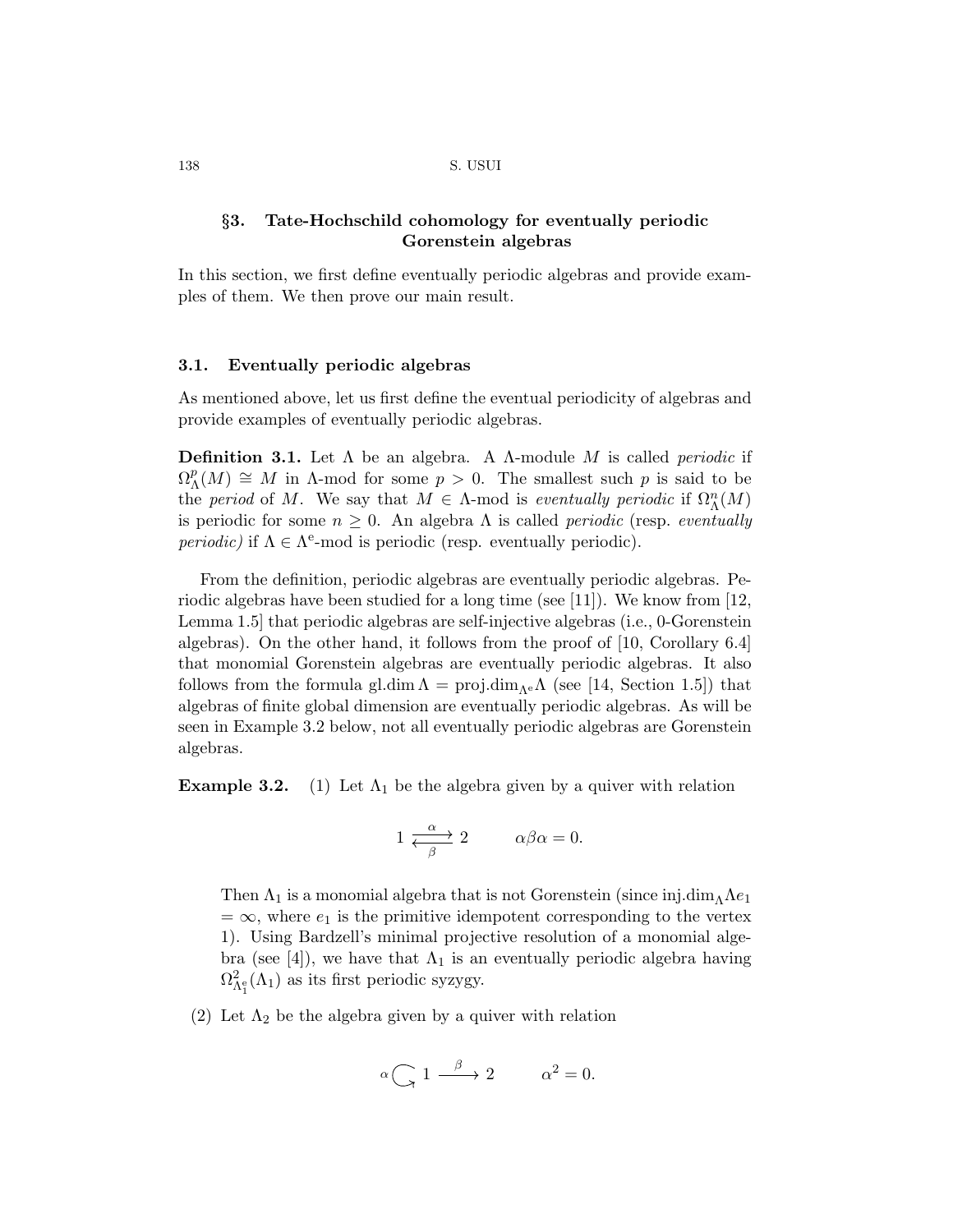Then the algebra  $\Lambda_2$  is monomial 1-Gorenstein and hence eventually periodic. Bardzell's minimal projective resolution allows us to see that  $\Omega_{\Lambda_2^{\circ}}^2(\Lambda_2)$  is the first periodic syzygy of  $\Lambda_2$ .

Moreover, one can see that the algebras in [8, Example 4.3] are eventually periodic algebras.

#### **3.2. Main result**

This subsection is devoted to showing our main result. We prove it after two propositions below. Before the first one, we prepare some terminology. Recall that we write  $\Omega_i(X_{\bullet}) = \text{Cok } d_{i+1}^X$  for a complex  $X_{\bullet}$  and  $i \in \mathbb{Z}$ . For a module  $M$ over a Gorenstein algebra  $\Lambda$ , its complete resolution  $T_{\bullet} \to P_{\bullet} \to M$  is called *periodic* if there exists an integer  $p > 0$  such that  $\Omega_i(T_{\bullet}) \cong \Omega_{i+p}(T_{\bullet})$  in Λ-mod for all  $i \in \mathbb{Z}$ . We call the least such p the period of the complete resolution.

**Proposition 3.3.** *Let* Λ *be a Gorenstein algebra and M a* Λ*-module. If there exists an integer*  $n \geq 0$  *such that*  $\Omega_{\Lambda}^n(M)$  *is periodic of period p, then M admits a periodic complete resolution of period p. Further, the period of the periodic complete resolution is independent of the choice of periodic syzygies.*

*Proof.* Assume that there exists a minimal projective resolution  $P_{\bullet} \to M$ satisfying that  $\Omega_{\Lambda}^n(M)$  is periodic of period *p*. Then, by using the periodicity of  $\Omega_{\Lambda}^n(M)$ , we can extend the truncated complex  $P_{\geq n}$  to an (unbounded) complex  $T_{\bullet}$  in  $\text{APC}(\Lambda)$  having the following properties:

- (i)  $T_{\geq n} = P_{\geq n}$ .
- (ii) For each  $i \in \mathbb{Z}$ , there exists an integer  $0 \leq j \leq p$  such that  $\Omega_i(T_{\bullet}) \cong$  $\Omega_\Lambda^{n+j}$  $_{\Lambda}^{n+j}(M).$

In particular, one sees that  $\Omega_i(T_{\bullet}) \cong \Omega_{i+p}(T_{\bullet})$  for all  $i \in \mathbb{Z}$ . Note that one may take  $T_{\bullet} = 0$  if  $\text{proj.dim}_{\Lambda} M < \infty$ . It follows from Theorem 2.1 that  $\Omega_i(T_{\bullet}) = \Sigma^{-i}\Omega_0(T_{\bullet})$  is Cohen-Macaulay for each  $i \in \mathbb{Z}$ , where  $\Sigma$  denotes the shift functor on  $\underline{CM}(\Lambda)$ . Then it is easily checked that  $\text{Hom}_{\mathcal{K}(\Lambda)}(T_{\bullet},\Lambda[i])=0$ for all  $i \in \mathbb{Z}$ , where  $\mathcal{K}(\Lambda)$  is the homotopy category of  $\Lambda$ -modules. Hence, as in [9, Lemma 2.4], the family  $\{id_{T_j}\}_{j\geq n}$  can be extended uniquely up to homotopy to a chain map  $\theta : T_{\bullet} \to P_{\bullet}$  with  $\theta_j$  the identity for all  $j \geq n$ . Therefore, the chain map *θ* gives rise to the desired complete resolution. We remark that the period of the resulting complete resolution does not depend on the choice of *n*. Indeed, if we take the smallest integer  $r \geq 0$  such that  $\Omega_{\Lambda}^r(M)$  is periodic, then, for each  $i \geq n$ , the module  $\Omega_{\Lambda}^i(M)$  is periodic and has the same period as  $\Omega_{\Lambda}^r(M)$ .  $\Box$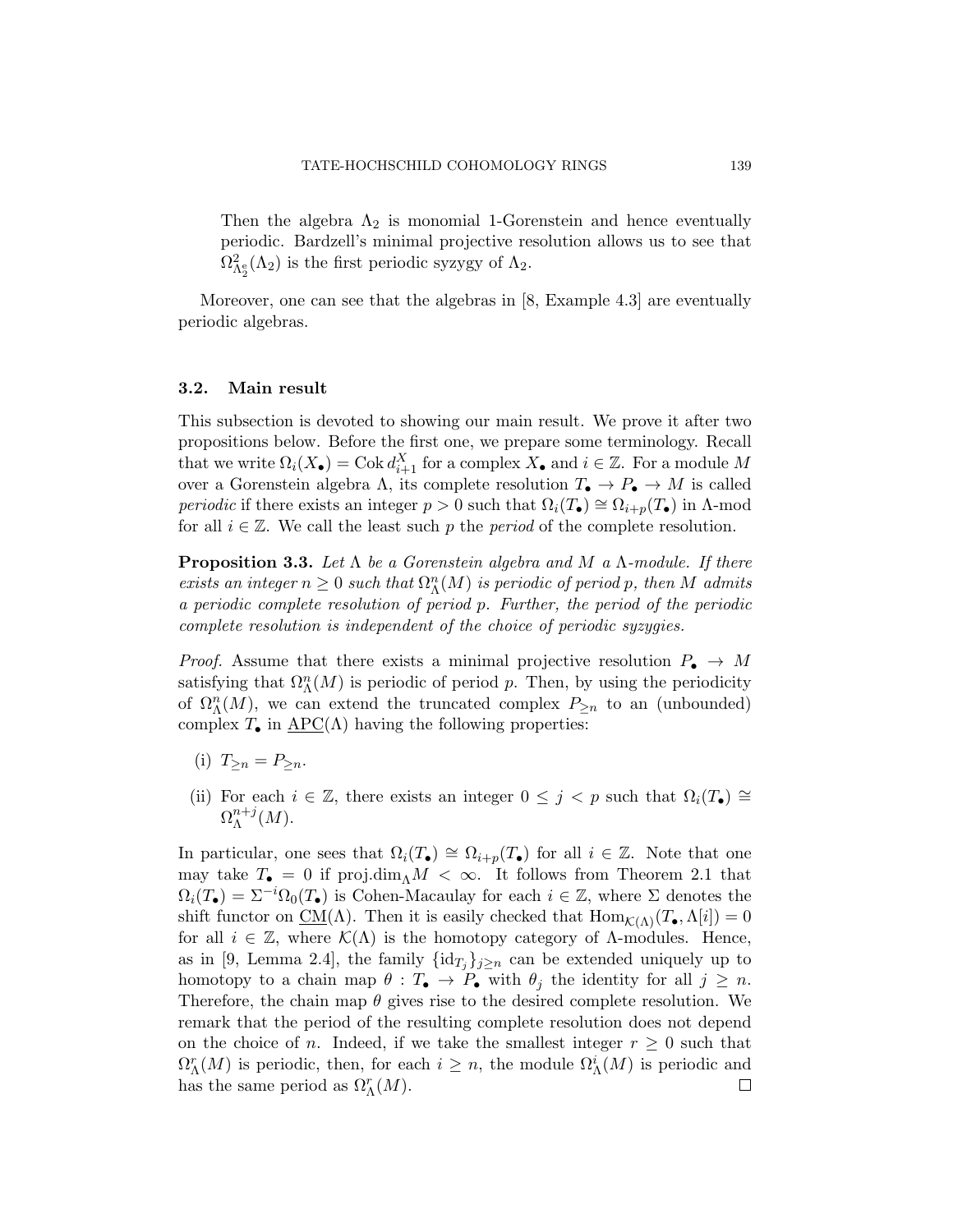Recall that the Yoneda product of the Tate cohomology ring  $\widehat{\operatorname{Ext}}_{\Lambda}^{\bullet}(M,M)$ is denoted by  $\smile$ .

**Proposition 3.4.** *Let* Λ *be a Gorenstein algebra and M a* Λ*-module. Then the following are equivalent.*

- (1) *M is eventually periodic.*
- (2) *The Tate cohomology ring*  $\widehat{\text{Ext}}_{\Lambda}^{\bullet}(M, M)$  *has an invertible homogeneous element of positive degree.*

*Proof.* It suffices to prove the statement for  $M \in \Lambda$ -mod with proj.dim $\Lambda M =$  $\infty$ . First, we assume that a Λ-module *M* satisfies that  $Ω<sup>n</sup><sub>Λ</sub>(M)$  is periodic of period *p* for some  $n \geq 0$ . By Proposition 3.3, there exists a complete resolution  $T_{\bullet} \to P_{\bullet} \to M$  such that  $\Omega_0(T_{\bullet})$  is periodic of period *p*, where *p* is the period of  $\Omega_{\Lambda}^n(M)$ . We fix this complete resolution. Then the shift functor  $\Sigma$  on  $\underline{\mathrm{CM}}(\Lambda)$ satisfies  $\Sigma^{i}\Omega_{0}(T_{\bullet}) = \Omega_{-i}(T_{\bullet})$  for all  $i \in \mathbb{Z}$ . Let  $f \in \text{Hom}_{\Lambda}(\Omega_{p}(T_{\bullet}), \Omega_{0}(T_{\bullet}))$  be an isomorphism and consider two homogeneous elements

$$
x := \Sigma^p[f] \in \widehat{\operatorname{Ext}}_{\Lambda}^p(M, M) \text{ and } y := [f^{-1}] \in \widehat{\operatorname{Ext}}_{\Lambda}^{-p}(M, M).
$$

Then we have  $x \smile y = (\Sigma^{-p} x) \circ y = [f] \circ [f^{-1}] = 1$  and similarly  $y \smile x = 1$ , where we set  $1 := [\mathrm{id}_{\Omega_0(T_\bullet)}]$ .

Conversely, we let  $T_{\bullet} \to P_{\bullet} \to M$  be a complete resolution of M and assume that there exists an isomorphism

$$
x \in \underline{\mathrm{Hom}}_{\Lambda}(\Omega_0(T_{\bullet}), \Sigma^p \Omega_0(T_{\bullet})) = \widehat{\mathrm{Ext}}_{\Lambda}^p(M, M)
$$

of degree  $p > 0$ . From the definition of complete resolutions, we have

$$
\underline{\mathrm{Hom}}_{\Lambda}(\Omega_0(T_{\bullet}), \Sigma^p \Omega_0(T_{\bullet})) \cong \underline{\mathrm{Hom}}_{\Lambda}(\Sigma^{-m-p} \Omega_0(T_{\bullet}), \Sigma^{-m} \Omega_0(T_{\bullet}))
$$

$$
\cong \underline{\mathrm{Hom}}_{\Lambda}(\Omega_{\Lambda}^{m+p}(M), \Omega_{\Lambda}^p(M))
$$

for some sufficiently large  $m > 0$ . Hence we get  $\Omega_{\Lambda}^{m+p}(M) \cong \Omega_{\Lambda}^{m}(M)$  in  $\Lambda$ -<u>mod</u>. This implies that  $\Omega_{\Lambda}^{m+p}(M) \oplus P \cong \Omega_{\Lambda}^{m}(M) \oplus Q$  in  $\Lambda$ -mod for some *P* and  $Q \in \Lambda$ -proj. By applying the syzygy functor  $\Omega_{\Lambda}$  to this isomorphism, we obtain an isomorphism  $\Omega_{\Lambda}^{m+p+1}(M) \cong \Omega_{\Lambda}^{m+1}$  ${}_{\Lambda}^{m+1}(M)$  in  $\Lambda$ -mod. This completes the proof.  $\Box$ 

Using Proposition 3.4, we obtain our main result.

**Theorem 3.5.** *Let* Λ *be a Gorenstein algebra. Then the following are equivalent.*

(1) Λ *is an eventually periodic algebra.*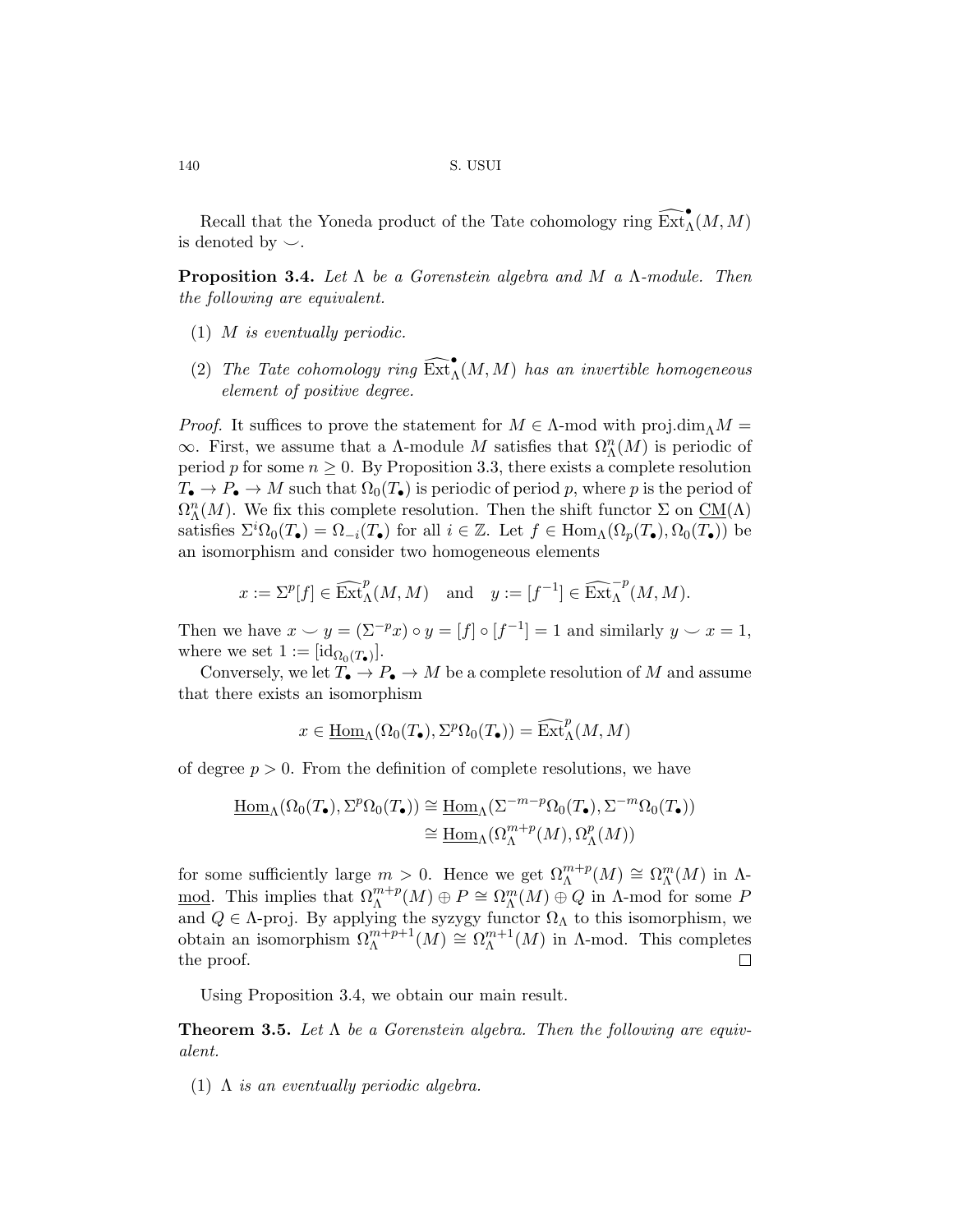(2) *The Tate-Hochschild cohomology ring*  $\widehat{HH}^{\bullet}(\Lambda)$  *has an invertible homogeneous element of positive degree.*

*In this case, there exists an isomorphism*  $\widehat{HH}^{\bullet}(\Lambda) \cong \widehat{HH}^{\geq 0}(\Lambda)[\chi^{-1}]$  *of graded algebras, where the degree of an invertible homogeneous element χ equals the period of the periodic syzygy*  $\Omega_{\Lambda}^n(\Lambda)$  *of*  $\Lambda$  *for some*  $n \geq 0$ *.* 

*Proof.* We know from [2, Proposition 2.2] that if  $\Lambda$  is a Gorenstein algebra, then so is the enveloping algebra  $\Lambda^e$ . Hence the former statement follows from Proposition 3.4 applied to  $\Lambda \in \Lambda^e$ -mod. On the other hand, suppose that the Gorenstein algebra  $\Lambda$  satisfies that  $\Omega_{\Lambda^e}^n(\Lambda)$  is periodic for some  $n \geq 0$ . By the proof of Proposition 3.4, there exists an invertible homogeneous element  $\chi \in \widehat{HH}^{\bullet}(\Lambda)$  whose degree equals the period of the periodic  $\Lambda^{\mathbf{e}}$ -module  $\Omega_{\Lambda^{\mathbf{e}}}^n(\Lambda)$ . Then the fact that  $\widehat{HH}^{\bullet}(\Lambda)$  is a graded commutative algebra yields the desired isomorphism of graded algebras (cf. the proof of [18, Corollary 3.4]).  $\Box$ 

We end this subsection with the following three remarks.

**Remark 3.6.** From the definition of singularity categories, an algebra Λ has finite projective dimension as a  $\Lambda^e$ -module if and only if its Tate-Hochschild cohomology ring is the zero ring (cf. [7, Section 1]). Thus Theorem 3.5 provides a new result if and only if the projective dimension of a given Gorenstein algebra  $\Lambda$  over  $\Lambda^e$  is infinite.

**Remark 3.7.** Applying Theorem 3.5 to monomial Gorenstein algebras and to periodic algebras, one obtains [10, Corollary 6.4] and [18, Corollary 3.4], respectively.

**Remark 3.8.** For an eventually periodic Gorenstein algebra  $\Lambda$ , one can obtain all of  $\dim_k \widehat{HH}^*(\Lambda)$  by using Theorem 3.5 and the Hochschild cohomology  $HH^{\bullet}(\Lambda) := \bigoplus_{i \geq 0} Ext^i_{\Lambda^e}(\Lambda, \Lambda)$  of  $\Lambda$  (see Example 4.7). However, it is still open how we compute the ring structure of  $\widehat{HH}^{\geq 0}(\Lambda)$  (cf. [18, Proposition 3.7]).

#### *§***4. Construction of eventually periodic Gorenstein algebras**

In this section, we aim at establishing a way of constructing eventually periodic Gorenstein algebras. First, we show two propositions which will be used latter. Let us start with the following.

**Proposition 4.1.** *Any periodic* Λ*-module M over a d-Gorenstein algebra* Λ *is Cohen-Macaulay.*

*Proof.* Assume that *M* is a periodic *Λ*-module of period *p*. Since  $\Omega^i_{\Lambda}(M) \in$ CM( $\Lambda$ ) for *i*  $\geq d$  by [7, Lemma 4.2.2], we have that  $M \cong \Omega_{\Lambda}^{jp}$  $\Lambda^{jp}(M) \in CM(\Lambda)$ for some  $j \gg 0$ .  $\Box$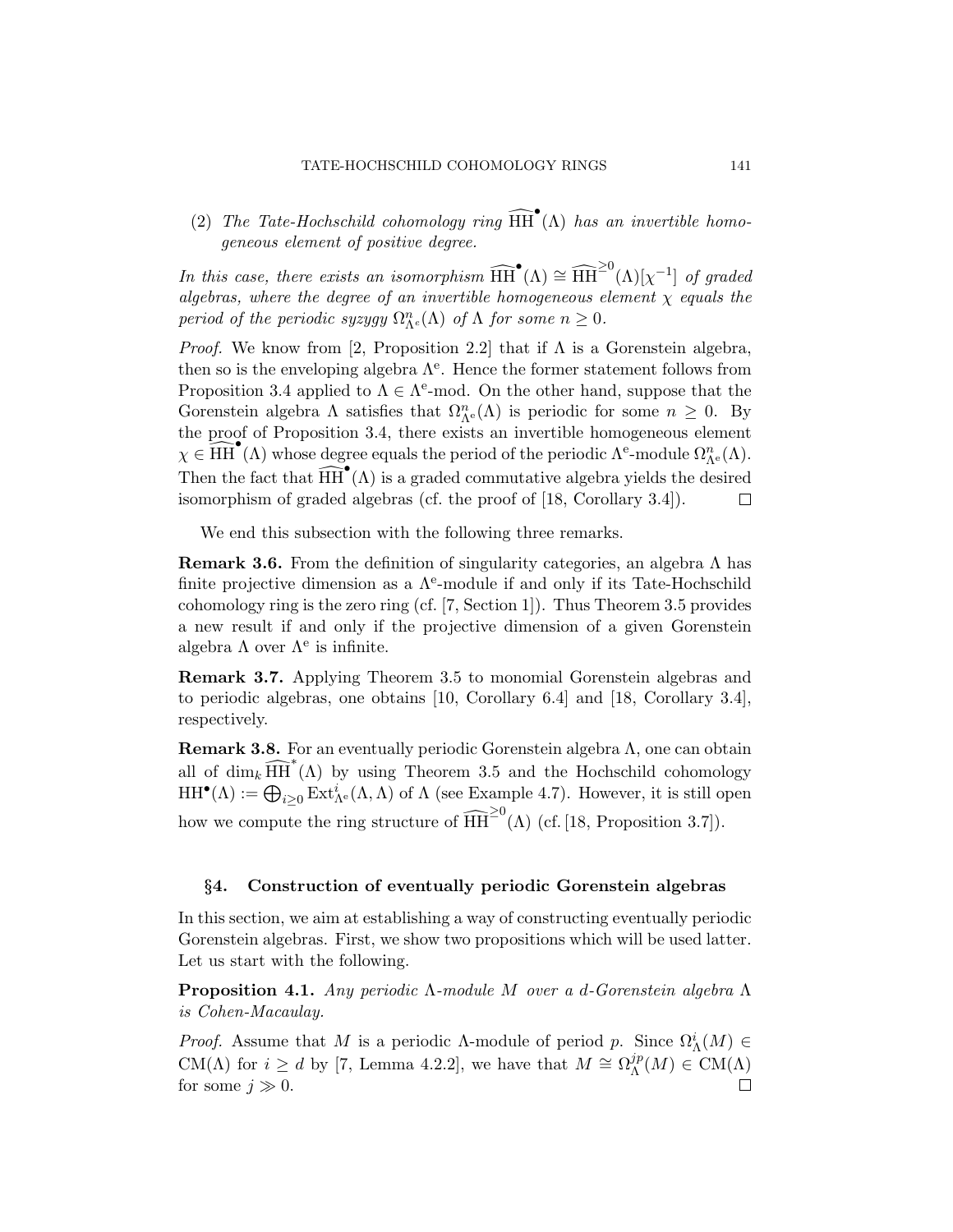We now show that, for an eventually periodic Gorenstein algebra  $\Lambda$ , the smallest integer  $n \geq 0$  satisfying that  $\Omega_{\Lambda^e}^n(\Lambda)$  is periodic has a lower bound.

**Proposition 4.2.** *Let* Λ *be a d-Gorenstein algebra. Assume that there exists an integer*  $n \geq 0$  *such that*  $\Omega_{\Lambda^e}^n(\Lambda)$  *is periodic. Then the least such integer n satisfies*  $n \geq d$ *. In particular, the equality holds if and only if there exists a simple*  $\Lambda$ *-module*  $S$  *such that*  $\text{Ext}^n_{\Lambda}(S, \Lambda) \neq 0$ *.* 

*Proof.* Let  $\Lambda$  be an eventually periodic Gorenstein algebra and  $P_{\bullet} \to \Lambda$  a minimal projective resolution of  $\Lambda$  over  $\Lambda^e$  satisfying that  $\Omega^n_{\Lambda^e}(\Lambda)$  is the first periodic syzygy of period *p*. For any *M ∈* Λ-mod, an exact sequence *P• ⊗*<sup>Λ</sup>  $M \to \Lambda \otimes_{\Lambda} M = M$  is a projective resolution of *M* and has the property that  $\Omega_n(P_{\bullet} \otimes_{\Lambda} M) = \Omega_{\Lambda^e}^n(\Lambda) \otimes_{\Lambda} M \cong \Omega_{\Lambda^e}^{n+ip}(\Lambda) \otimes_{\Lambda} M = \Omega_{n+ip}(P_{\bullet} \otimes_{\Lambda} M)$  for all  $i \geq 0$ . In particular, as in Proposition 4.1, one concludes that  $\Omega_n(P \otimes_M M)$ is Cohen-Macaulay. This implies that  $n \geq inj.dim_\Lambda \Lambda = d$ . Indeed, for any  $\Lambda$ -module  $M$ , we have  $\text{Ext}_{\Lambda}^{n+1}(M, \Lambda) \cong \text{Ext}_{\Lambda}^{1}(\Omega_{n}(P_{\bullet} \otimes_{\Lambda} M), \Lambda) = 0.$ 

For the latter statement, we first suppose that  $n = d$ . Then it follows from [10, Proposition 2.4] that we have  $n = G\text{-dim}_{\Lambda}(\Lambda/\mathfrak{r})$ , where r denotes the Jacobson radical of  $\Lambda$ . This shows that  $\text{Ext}_{\Lambda}^n(\Lambda/\mathfrak{r},\Lambda) \neq 0$ , so that one obtains the desired simple  $\Lambda$ -module. Conversely, assume that  $\text{Ext}_{\Lambda}^{n}(S,\Lambda) \neq 0$ for some simple  $\Lambda$ -module *S*. Then one concludes that  $\Omega_{\Lambda}^{n-1}(S) \notin CM(\Lambda)$ . However, since we know that  $\Omega_{\Lambda}^n(S)$  is Cohen-Macaulay, we have  $n = \text{G-dim}_{\Lambda}S$ and hence  $n \leq d$ . Then the proof is completed since  $n \geq d$  by the former  $\Box$ statement.

Now, we recall some facts on projective resolutions for tensor algebras. Let  $\Lambda$  and  $\Gamma$  be algebras and  $P_{\bullet} \xrightarrow{\varepsilon_{\Lambda}} \Lambda$  and  $Q_{\bullet} \xrightarrow{\varepsilon_{\Gamma}} \Gamma$  projective resolutions as bimodules. Then the tensor product  $P_{\bullet} \otimes Q_{\bullet} \xrightarrow{\varepsilon_{\Lambda} \otimes \varepsilon_{\Gamma}} \Lambda \otimes \Gamma$  is a projective resolution of the tensor algebra  $\Lambda \otimes \Gamma$  over  $(\Lambda \otimes \Gamma)^e$  (see [16, Section X.7]). Here, we identify  $(\Lambda \otimes \Gamma)^e$  with  $\Lambda^e \otimes \Gamma^e$ . It also follows from [6, Lemma 6.2] that if both  $P_{\bullet} \to \Lambda$  and  $Q_{\bullet} \to \Gamma$  are minimal, then so is  $P_{\bullet} \otimes Q_{\bullet} \to \Lambda \otimes \Gamma$ .

From now on, we assume that  $\Lambda$  is a periodic algebra of period  $p$  and that Γ is an algebra of finite global dimension *n*. Set *A* := Λ *⊗* Γ. Since periodic algebras are self-injective algebras, it follows from [6, Lemma 6.1] that we have

 $\sin \theta A = \sin \theta A + \sin \theta A \cdot \sin \theta = 0 + n = n$ 

as one-sided modules. Thus *A* is an *n*-Gorenstein algebra. Note that the same lemma also implies that the enveloping algebra  $A^e$  is a  $(2n)$ -Gorenstein algebra. We now show that the algebra *A* has an eventually periodic minimal projective resolution.

**Proposition 4.3.** *Let*  $\Lambda$  *and*  $\Gamma$  *be as above. Then*  $A = \Lambda \otimes \Gamma$  *is an eventually periodic n*-Gorenstein algebra having  $\Omega_{A}^{n}(A)$  *as its first periodic syzygy.*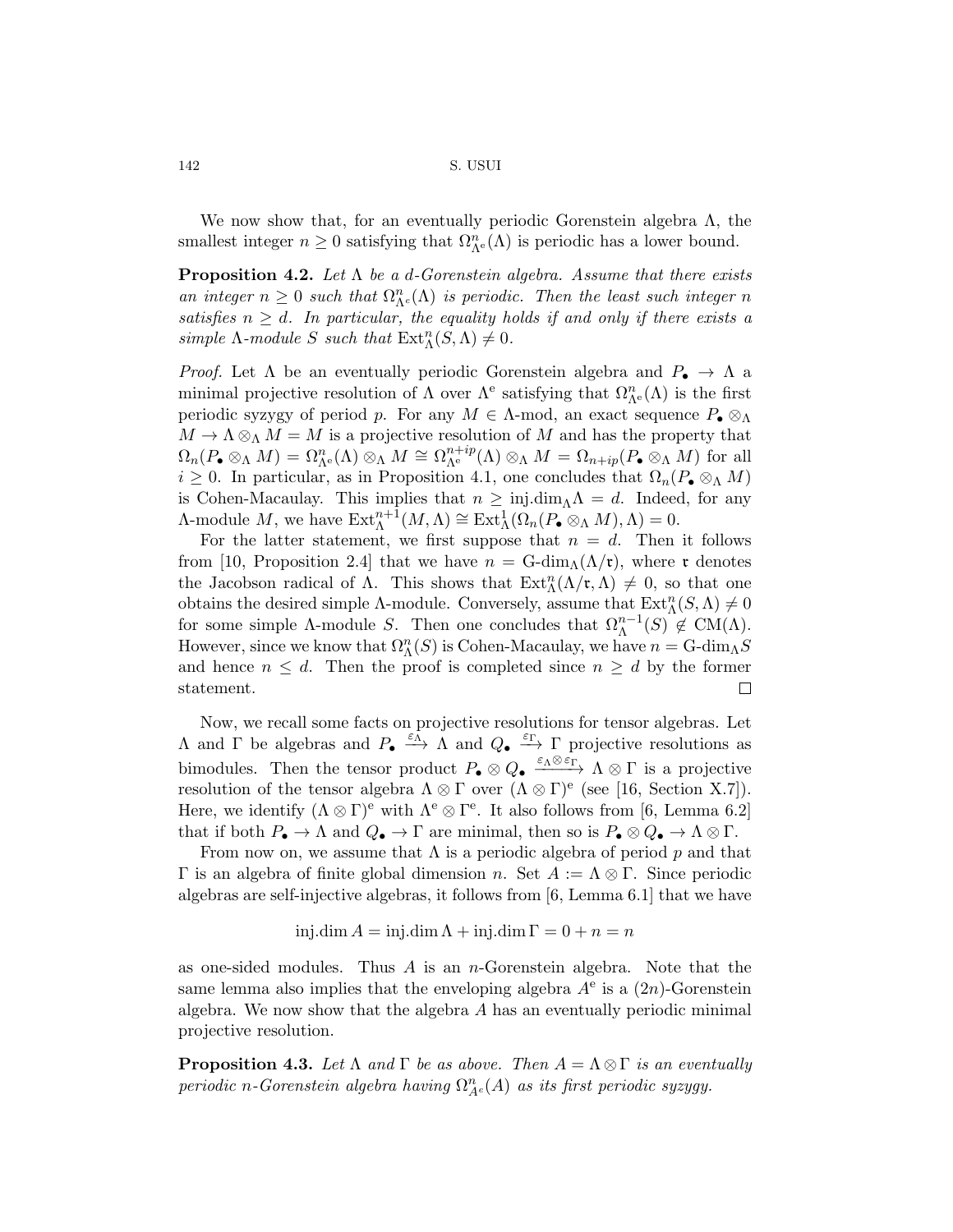*Proof.* Let  $P_{\bullet} \to \Lambda$  and  $Q_{\bullet} \to \Gamma$  be minimal projective resolutions as bimodules. Recall that the *r*-th component of the total complex  $P_{\bullet} \otimes Q_{\bullet}$  with  $r \geq 0$ is given by

$$
(P_{\bullet} \otimes Q_{\bullet})_r = \bigoplus_{i=0}^r P_{r-i} \otimes Q_i.
$$

Since  $Q_i = 0$  for  $i > n = \text{gl.dim}\,\Gamma = \text{proj.dim}\,\Gamma$ , we have

$$
(P_{\bullet} \otimes Q_{\bullet})_r = \bigoplus_{i=0}^n P_{r-i} \otimes Q_i
$$

for all  $r \geq n$ . Moreover, the  $(r + 1)$ -th differential

$$
d_{r+1}^{P\otimes Q} : (P_{\bullet} \otimes Q_{\bullet})_{r+1} \to (P_{\bullet} \otimes Q_{\bullet})_r \quad (r \ge n)
$$

can be written as the square matrix  $(\partial_{r+1}^{ij})_{ij}$  of degree  $n+1$  whose  $(i, j)$ -th entry

$$
\partial_{r+1}^{ij} : P_{r+1-(j-1)} \otimes Q_{j-1} \to P_{r-(i-1)} \otimes Q_{i-1} \quad (1 \le i, j \le n+1)
$$

is given by

$$
\partial_{r+1}^{ij} = \begin{cases} d_{r-i+2}^P \otimes \text{id}_{Q_{i-1}} & \text{if } i = j; \\ (-1)^{r-i+1} \text{id}_{P_{r-i+1}} \otimes d_i^Q & \text{if } j = i+1; \\ 0 & \text{otherwise.} \end{cases}
$$

We claim that  $Cok \, d_{n+p+1}^{P\otimes Q} \cong \text{Cok} \, d_{n+1}^{P\otimes Q}$ . First, suppose that *p* is even. Since  $\partial_{n+p+1}^{ij} = \partial_{n+1}^{ij}$  for all  $1 \leq i, j \leq n+1$  because *p* is even and  $d_l^P = d_{l+p}^P$ for any  $l \geq 0$ , we conclude that  $d_{n+p+1}^{P\otimes Q} = d_{n+1}^{P\otimes Q}$ , which implies the claim. Now, assume that p is odd. Consider the isomorphism of  $A<sup>e</sup>$ -modules between  $(P_{\bullet} \otimes Q_{\bullet})_r$  and  $(P_{\bullet} \otimes Q_{\bullet})_{r+p}$  with  $r \geq n$  induced by the diagonal matrix *D* of degree  $n+1$  whose  $(i, i)$ -th entry is  $(-1)^{n+i}$ . Together with the fact that  $p+1$ is even, a direct calculation shows that there exists a commutative diagram of *A*e -modules with exact rows

$$
(P_{\bullet} \otimes Q_{\bullet})_{n+p+1} \xrightarrow{d_{n+p+1}^{P \otimes Q}} (P_{\bullet} \otimes Q_{\bullet})_{n+p} \longrightarrow \text{Cok } d_{n+p+1}^{P \otimes Q} \longrightarrow 0
$$
  
\n
$$
\cong \begin{vmatrix} D & \cong \downarrow D \\ D & \oplus \downarrow P \\ (P_{\bullet} \otimes Q_{\bullet})_{n+1} \xrightarrow{d_{n+1}^{P \otimes Q}} (P_{\bullet} \otimes Q_{\bullet})_{n} \longrightarrow \text{Cok } d_{n+1}^{P \otimes Q} \longrightarrow 0 \end{vmatrix}
$$

This implies the claim. Since the projective resolution  $P_{\bullet} \otimes Q_{\bullet} \to A$  is minimal, we have that  $\Omega_{A^e}^{n+p}(A) = \text{Cok } d_{n+p+1}^{P\otimes Q} \cong \text{Cok } d_{n+1}^{P\otimes Q} = \Omega_{A^e}^n(A)$ . From Proposition 4.2 and this isomorphism, we see that the *n*-th syzygy  $\Omega_{A^e}^n(A)$  is the first periodic syzygy of *A*.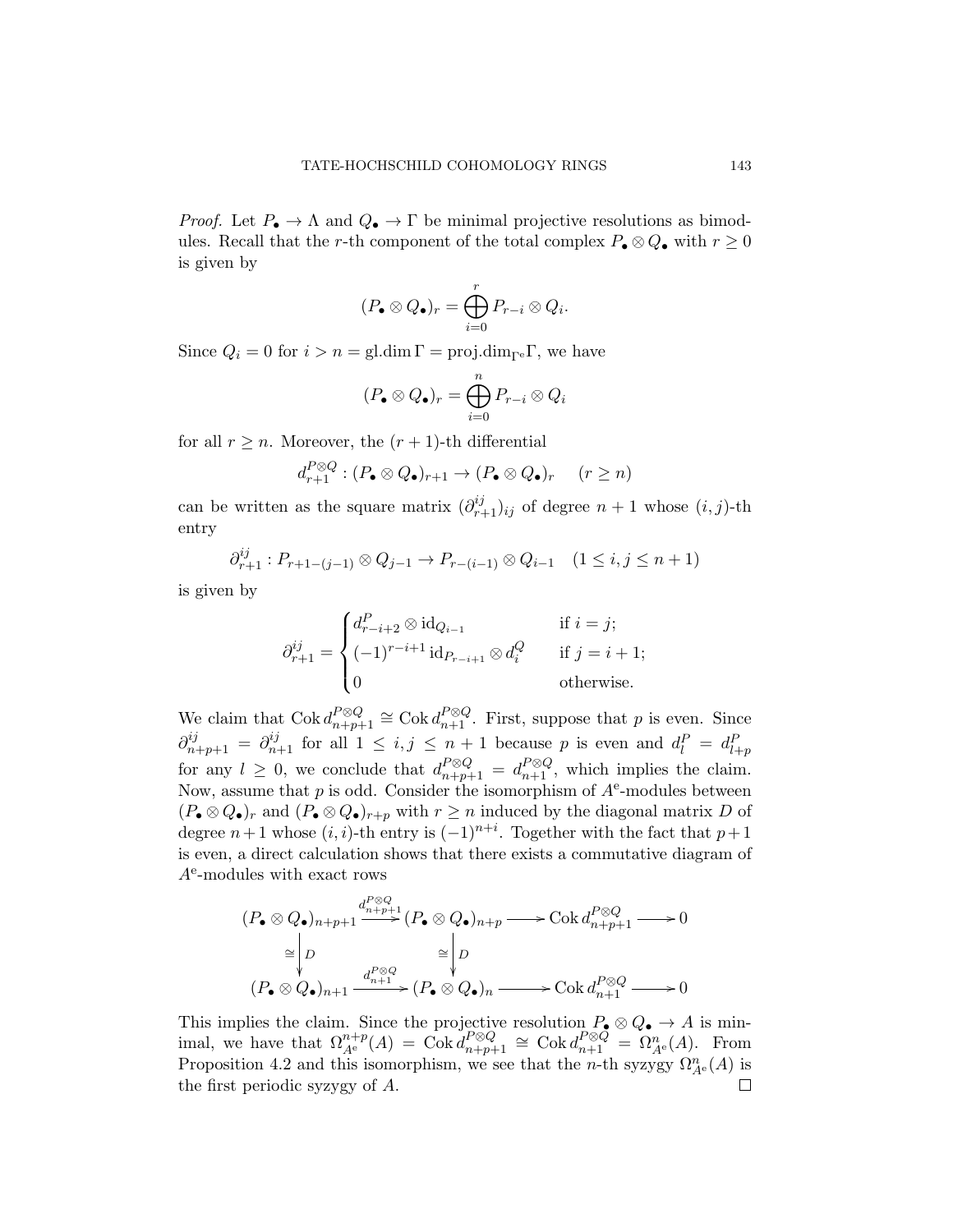**Remark 4.4.** Proposition 2.2 allows us to get G-dim<sub>*A*</sub>e  $A \leq 2n = \text{inj.dim}_{A}e A^e$ and hence  $HH^{i}(A) \cong \widehat{HH}^{i}(A)$  for all  $i > 2n$ . On the other hand, the *i*-th syzygy  $\Omega_{A^e}^i(A)$  of *A* is Cohen-Macaulay for any  $i \geq n$  by Propositions 4.1 and 4.3. Again, Proposition 2.2 yields that G-dim<sub>*A*e</sub> $A \leq n$ . One of the advantages of this observation is that there exists an isomorphism  $HH^{i}(A) \cong \widehat{HH}^{i}(A)$  for all *i > n*.

**Remark 4.5.** It follows from Theorem 3.5 and the proof of Proposition 4.3 that the Tate-Hochschild cohomology ring  $\widehat{HH}^{\bullet}(A)$  of *A* is of the form  $\widehat{HH}^{\geq 0}(A)[\chi^{-1}]$ , where the degree of  $\chi$  divides the period *p* of  $\Lambda$ . We hope to address the degree of  $\chi$  in a future paper.

We end this section with the following two examples. Note that the tensor algebra *A* in Example 4.7 can be found in [6, Example 6.3].

**Example 4.6.** For an integer  $n \geq 0$ , let  $\Gamma_n$  be the algebra given by a quiver with relations

 $0 \xrightarrow{\alpha_0} 1 \longrightarrow \cdots \longrightarrow n-1 \xrightarrow{\alpha_{n-1}} n \qquad \alpha_{i+1}\alpha_i = 0 \text{ for } i = 0, \ldots, n-2.$ 

Then we have gl.dim  $\Gamma_n = n$ . By Proposition 4.3, any periodic algebra  $\Lambda$  gives us an eventually periodic *n*-Gorenstein algebra  $A = \Lambda \otimes \Gamma_n$  with  $\Omega_{A^e}^n(A)$  the first periodic syzygy of *A*.

**Example 4.7.** Let  $\Lambda = k[x]/(x^2)$  and let Γ be the algebra  $\Gamma_1$  defined in Example 4.6. Thanks to Bardzell's minimal projective resolution, we see that  $\Lambda$  is a periodic algebra whose period is equal to 1 if char  $k = 2$  and to 2 otherwise. On the other hand, the tensor algebra  $A = \Lambda \otimes \Gamma$  is given by the following quiver with relations

$$
\alpha \underset{\sim}{\bigcap} 1 \xrightarrow{\beta} 2 \underset{\sim}{\bigcap} \gamma
$$
  $\alpha^2 = 0 = \gamma^2$  and  $\beta \alpha = \gamma \beta$ .

Thus we see that *A* is a (non-monomial) eventually periodic Gorenstein algebra whose first periodic syzygy is  $\Omega^1_{A^e}(A)$ . Now, we compute  $\dim_k \widehat{\text{HH}}^i(A)$  for all *i* ∈ Z. It follows from [14, Section 1.6] that the Hochschild cohomology ring HH*•* (Γ) is of the form

$$
\mathrm{HH}^{\bullet}(\Gamma) = k.
$$

According to [5, Section 5], the Hochschild cohomology ring  $HH^{\bullet}(\Lambda)$  is as follows:

$$
HH^{\bullet}(\Lambda) = \begin{cases} k[a_0, a_1]/(a_0^2) & \text{if char } k = 2; \\ k[a_0, a_1, a_2]/(a_0^2, a_1^2, a_0a_1, a_0a_2) & \text{if char } k \neq 2, \end{cases}
$$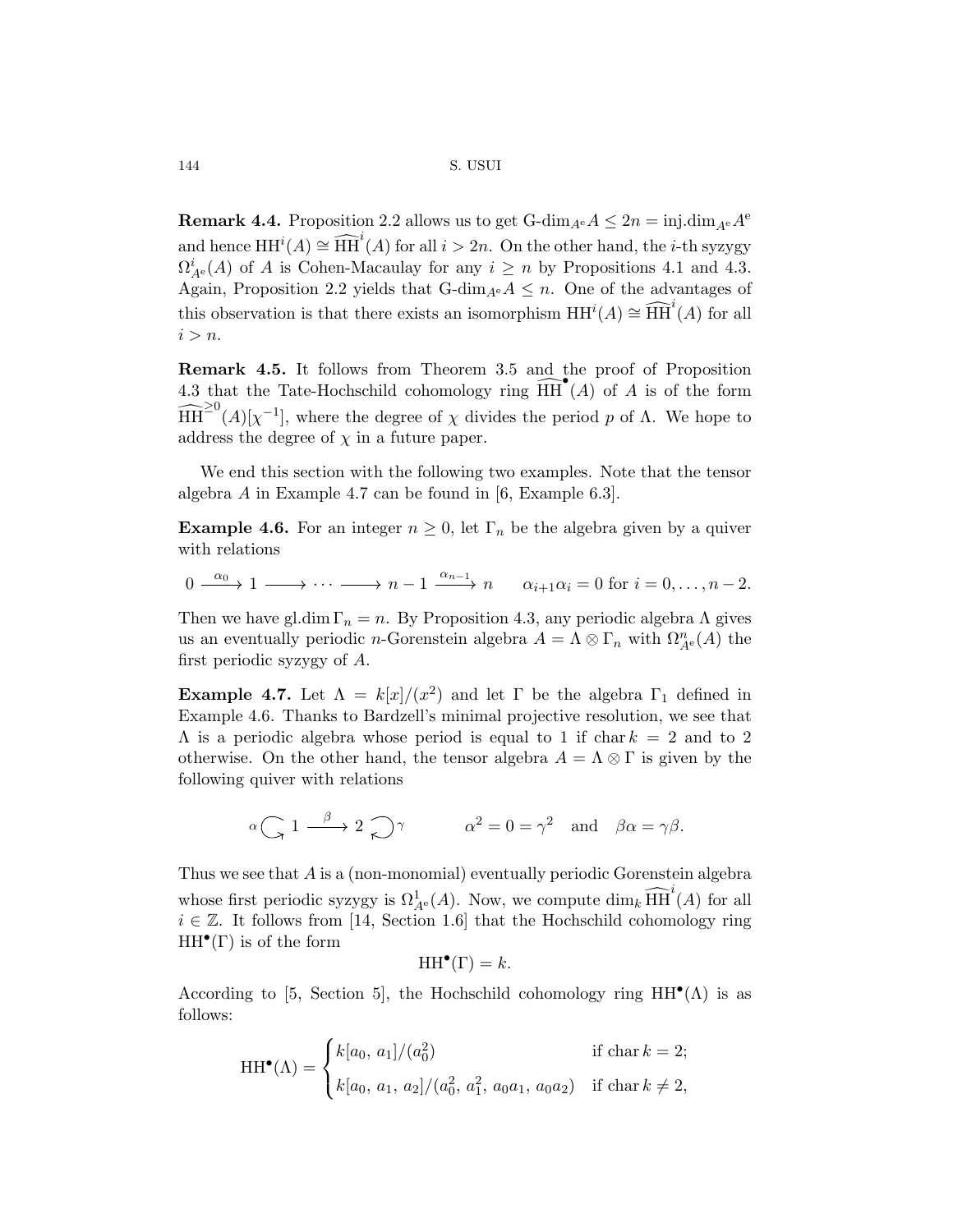where the index  $i$  of a homogeneous element  $a_i$  denotes the degree of  $a_i$ . On the other hand, by [15, Lemma 3.1], there exists an isomorphism of graded algebras

$$
\operatorname{HH}\nolimits^\bullet(A) \cong \operatorname{HH}\nolimits^\bullet(\Lambda) \otimes \operatorname{HH}\nolimits^\bullet(\Gamma) = \operatorname{HH}\nolimits^\bullet(\Lambda).
$$

It follows from Remark 4.4 that  $HH^{i}(A) \cong \widehat{HH}^{i}(A)$  for all  $i > 1$ . Hence, the fact that  $\widehat{HH}^*(A) \cong \widehat{HH}^{*+p}(A)$  with the period *p* of  $\Lambda$  (see Remark 4.5) implies that, for any integer *i*, we have

$$
\dim_k \widehat{\text{HH}}^i(A) = \begin{cases} 2 & \text{if } \text{char } k = 2; \\ 1 & \text{if } \text{char } k \neq 2. \end{cases}
$$

#### **Acknowledgments**

The author would like to express his appreciation to the referee(s) for valuable suggestions and comments and for pointing out an error in the manuscript. The author also would like to thank Professor Katsunori Sanada, Professor Ayako Itaba and Professor Tomohiro Itagaki for their tremendous support for the improvement of the manuscript of the paper.

## **References**

- [1] M. Auslander and M. Bridger. *Stable module theory*. Memoirs of the American Mathematical Society, No. 94. American Mathematical Society, Providence, R.I., 1969.
- [2] M. Auslander and I. Reiten. Cohen-Macaulay and Gorenstein Artin algebras. In *Representation theory of finite groups and finite-dimensional algebras (Bielefeld, 1991*), volume 95 of *Progr. Math.*, pages 221–245. Birkhäuser, Basel, 1991.
- [3] L. L. Avramov and A. Martsinkovsky. Absolute, relative, and Tate cohomology of modules of finite Gorenstein dimension. *Proc. London Math. Soc.* (3), 85(2):393– 440, 2002.
- [4] M. J. Bardzell. The alternating syzygy behavior of monomial algebras. *J. Algebra*, 188(1):69–89, 1997.
- [5] M. J. Bardzell, A. C. Locateli, and E. N. Marcos. On the Hochschild cohomology of truncated cycle algebras. *Comm. Algebra*, 28(3):1615–1639, 2000.
- [6] D. Benson, S. B. Iyengar, H. Krause, and J. Pevtsova. Local duality for the singularity category of a finite dimensional Gorenstein algebra. *Nagoya Math. J.*, page  $1 - 24$ , 2020.